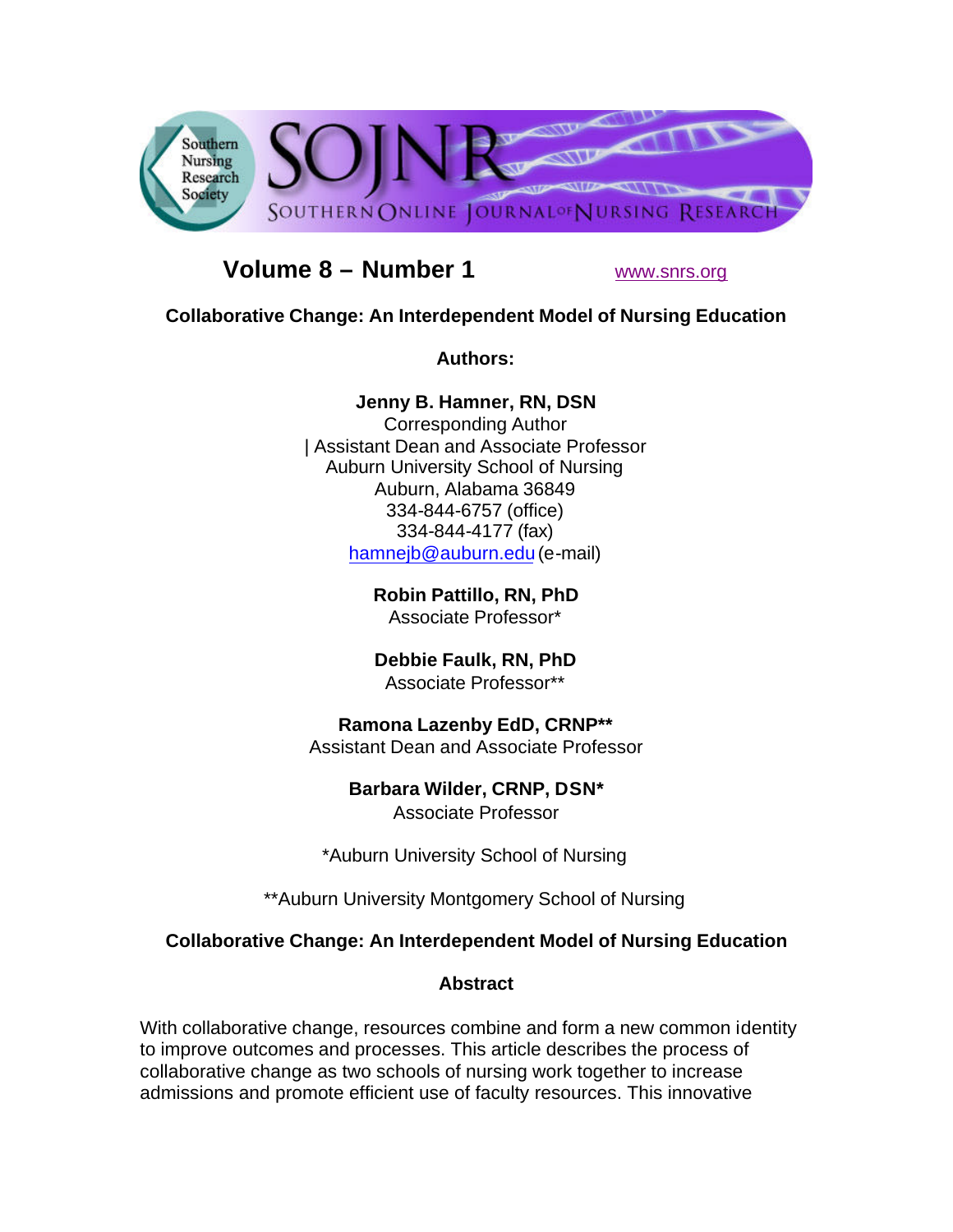collaboration resulted in the Shared Independent Interdependent Model (S.I.C.C.) of Nursing Education.

### **Collaborative Change: An Interdependent Model of Nursing Education**

In the last decade of the 20 th century, many factors converged at Auburn University (AU) and Auburn UniversityMontgomery (AUM) Schools of Nursing (SON) to give faculty the opportunity for a unique collaboration. The results of this opportunity included a distinctive method of delivering the baccalaureate curriculum across the two campuses, the development of a joint masters of science in nursing program, and the emergence of a model of cooperation useful in guiding universities striving to collaborate and utilize nursing faculty resources effectively. This manuscript describes the intersection of variables that occurred and the subsequent process of developing a unique collaboration between two separate schools of nursing.

## **An Uneasy History**

Auburn University (AU), Alabama's premier land-grant institution, serves 22,000 students who predominately are undergraduates. The university is located in Auburn, the largest city in primarily rural Lee county. Auburn University Montgomery (AUM), is an urban university located in the state capital of Montgomery and serves approximately 5,000 students. While Auburn University and Auburn University Montgomery have the same President and board of trustees, over the years they have functioned essentially independently with different missions, separate administrative structures and unique student populations. Auburn University and Auburn University Montgomery Schools of Nursing were founded by a legislative action in 1978 and are the newest school or college on each campus.

Following the precedent set by their respective universities, the schools of nursing functioned independently of one another, although only 40 miles apart, for many years. An attempt in the mid-1990's to consolidate the Schools of Nursing (SON) into one AU system school of nursing failed due to lack of input and buy in from the respective faculties. The two schools of nursing continued to function independently with different curricular frameworks and teaching philosophies.

## **Collaboration Begins**

In 1999, the Dean at AUMSON was asked by the President over both universities to serve as Dean for both schools. This change came at a time when the need for baccalaureate nurses prepared to face such challenges in health care as changing population demographics, rising health care costs, lack of quality outcomes, large numbers of uninsured and the health care work force shortage was dramatically increasing.<sup>1.2</sup> Groups such as the National League for Nursing.<sup>3</sup>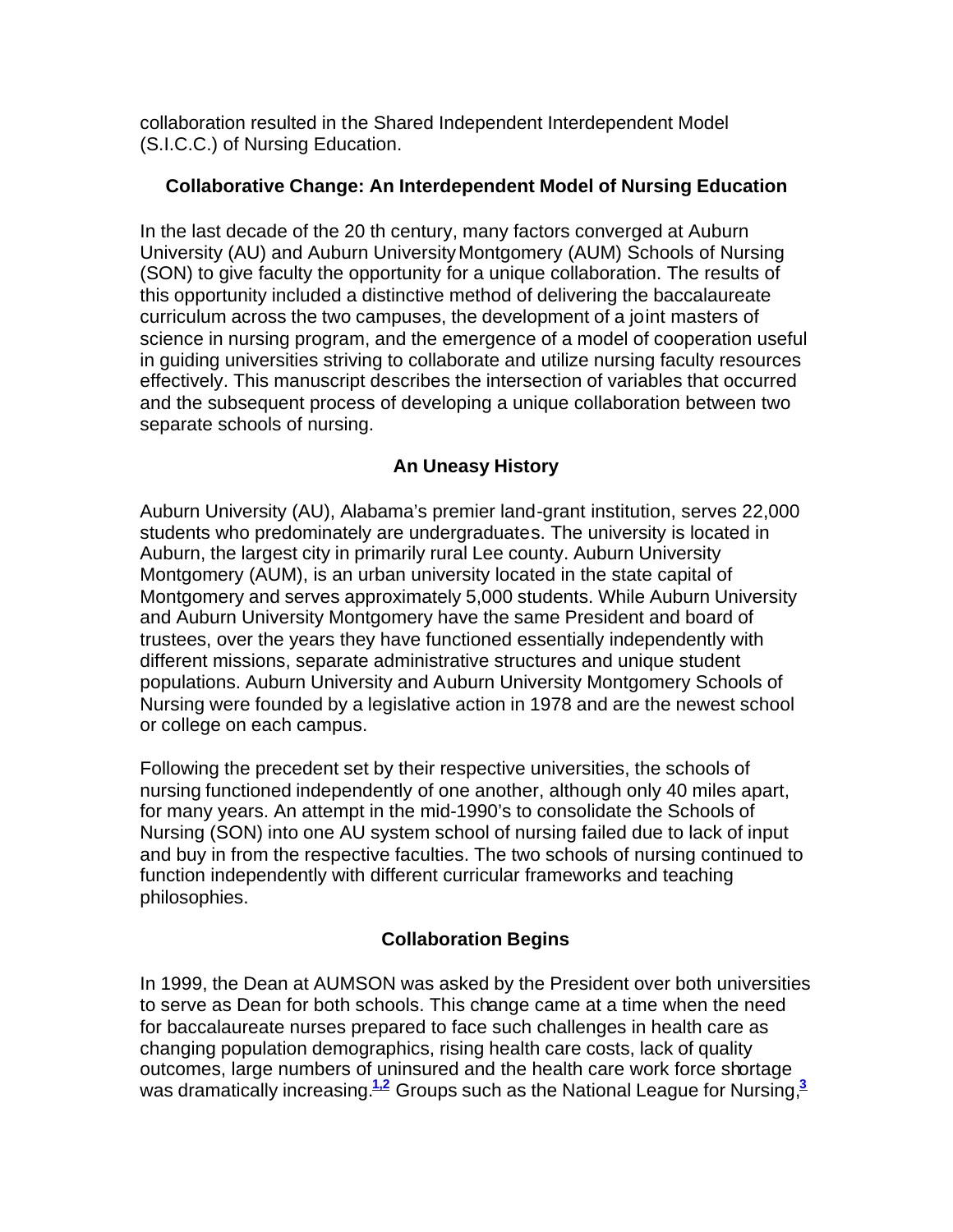the American Association of Colleges of Nursing**<sup>4</sup>** and the Pew Health Professions Commission<sup>5</sup> called for efficient use of resources among schools of nursing to increase the number of nurses. The Board of Trustees challenged the Schools of Nursing to collaborate to increase the number of nurses produced by AU and AUM Schools of Nursing.

When individuals and groups come together, even if they are from the same institutions, but particularly if they are from different institutions, there may be a perception of different, and often competing, interests.**<sup>6</sup>** This certainly reflects the perception of the faculty of the AU and AUM Schools of Nursing early in the collaborative process. The two Schools of Nursing had different curricular frameworks, teaching philosophies and served different populations. Major challenges included helping faculty to overcome the misgivings that continued to linger from the failed consolidation attempt of the mid-1990's, and to begin to see ways that collaboration could benefit both Schools of Nursing.

To address these challenges, the concept of collaborative change was embraced. Interdependence is a crucial characteristic that differentiates collaborative change from other forms of change,**7,8** and suggests the process of working together in a manner that results in an outcome better than could be expected with independent efforts.**<sup>9</sup>** The dean and assistant deans from each School of Nursing promoted interdependence by identifying projects that faculty from both campuses could work on together that would have positive outcomes that could not be accomplished by either school independently. For example, an annual scholarship fundraiser was started in 2001. This event, called the Blue Jean Ball, was successful from the beginning and its success has increased each year. This was a non-threatening way "of breaking the ice" between the two faculties. Faculty saw first hand through this experience that collaboration has its rewards. As a result of this and other socially oriented experiences, faculty members got to know one another and were more receptive to collaboration in other areas.

### **Collaboration Committee**

In an effort to facilitate collaborative change, the dean established a committee of six faculty members, three from each school. The committee consisted of the Assistant Deans, Curriculum coordinators and one nursing faculty member from each campus with technological expertise. Collaboration has been described as a communication process fostering innovation and advanced problem solving among people who:

- 1. are of different disciplines, organizational ranks, or institutional settings
- 2. work together for advanced problem solving
- 3. develop innovative solutions without regard to discipline, rank or institutional affiliation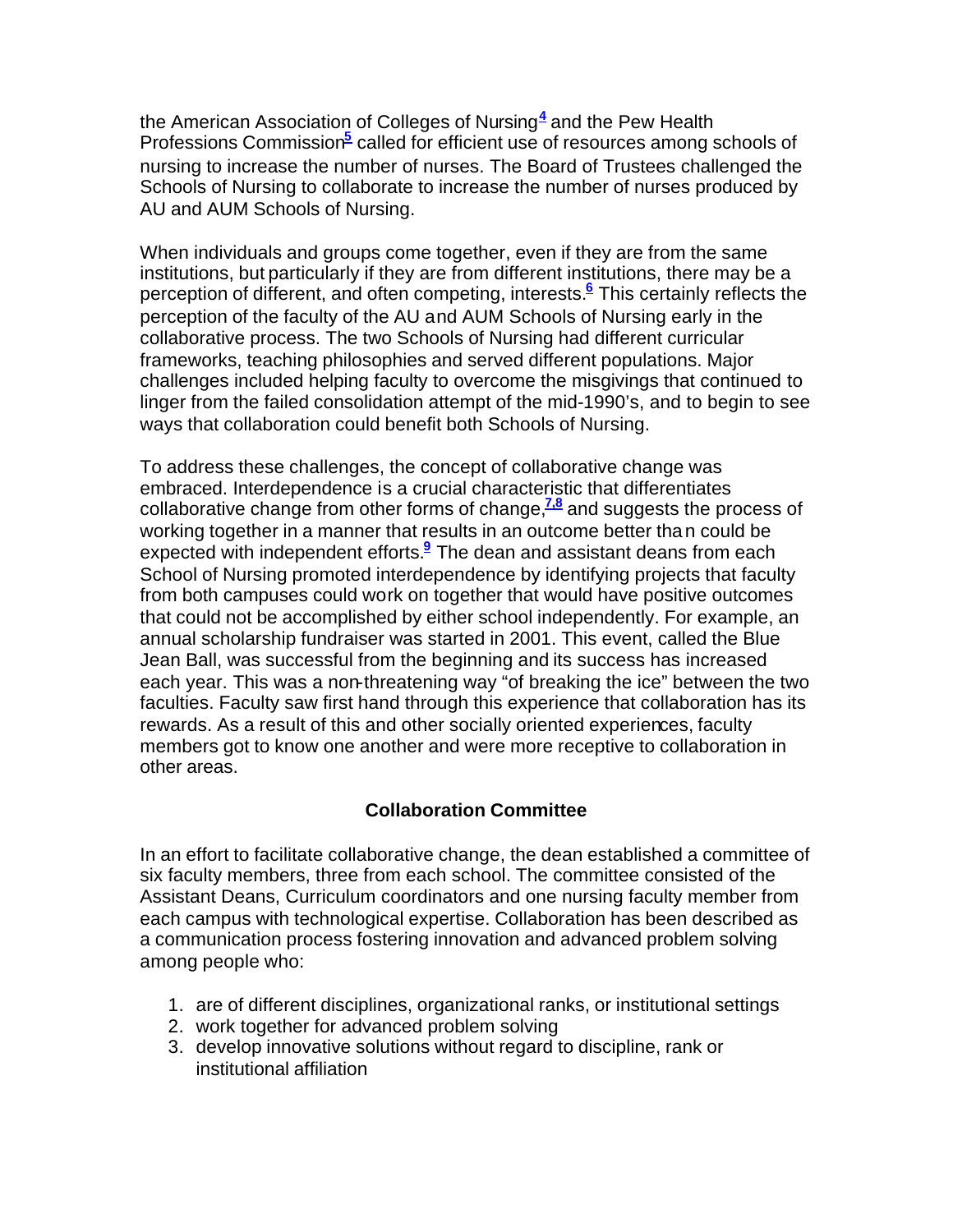4. Enact change based on a higher standard of care or organizational outcomes**<sup>1</sup>** problem solving and planned changes.**<sup>10</sup>**

With collaborative change, resources combine and form a new common identity to improve process and outcomes.**<sup>9</sup>** The charge to the committee was to recommend approaches that use resources most effectively and efficiently in order to maximize faculty productivity and increase the number of BSN graduates.

The group met every other week for a year. Conversations emphasizing pedagogical, social, and philosophical differences took place initially. Similar to experiences reported by other nurse educators,<sup>2</sup> early meetings, while polite, where characterized by resistance to valuing each others' strengths, covert power struggles and mistrust. Preconceived ideas about threats to academic integrity and autonomy and loss of program quality were issues. Collaborative change strategy inherently assumes there will be conflict as prejudices and fears are voiced, understood and made to play a useful part in raising consciousness concerning issues under consideration.**<sup>10</sup>** Interestingly, each group perceived the other faculty group to be preferred by the dean, and viewed themselves as being the second choice. With collaborative change strong, passionate and even irrational positions exist and must be viewed as acceptable.**<sup>10</sup>**

The deceptively simple principles of collaborative change, including open communication, trust, and respect noted by O'Connor and Netting**<sup>10</sup>** were adapted. The committee made a unanimous agreement that discussions were to be honest, open, and confidential. Communication of perceptions based on equal power led to the strengths of each organization being involved in problem solving and planned changes.**<sup>10</sup>**

Personalities were critical to the success of this effort. Members of the group were all honest and outspoken. Some were slower to confrontation than others. The group began by having a lengthy dialogue to examine possible areas of collaboration. After several meetings it became obvious that there were multiple areas for focus. The collaboration committee identified areas to examine for collaborative possibilities as being the SON missions, student populations, curricula/degree programs and faculty resources/teaching methodologies. The committee learned to focus on similarities as well as differences in the schools.

### **AU/AUM School of Nursing Missions**

In the first few meetings of the collaboration committee, members were concerned that the lack of identical mission statements would hinder collaborative efforts at all levels. This concern threatened to undermine the entire collaborative change process. The mission of AUM School of Nursing is to foster and exemplify excellence in teaching, service, and research. The program is designed to prepare a professional nurse who provides holistic care using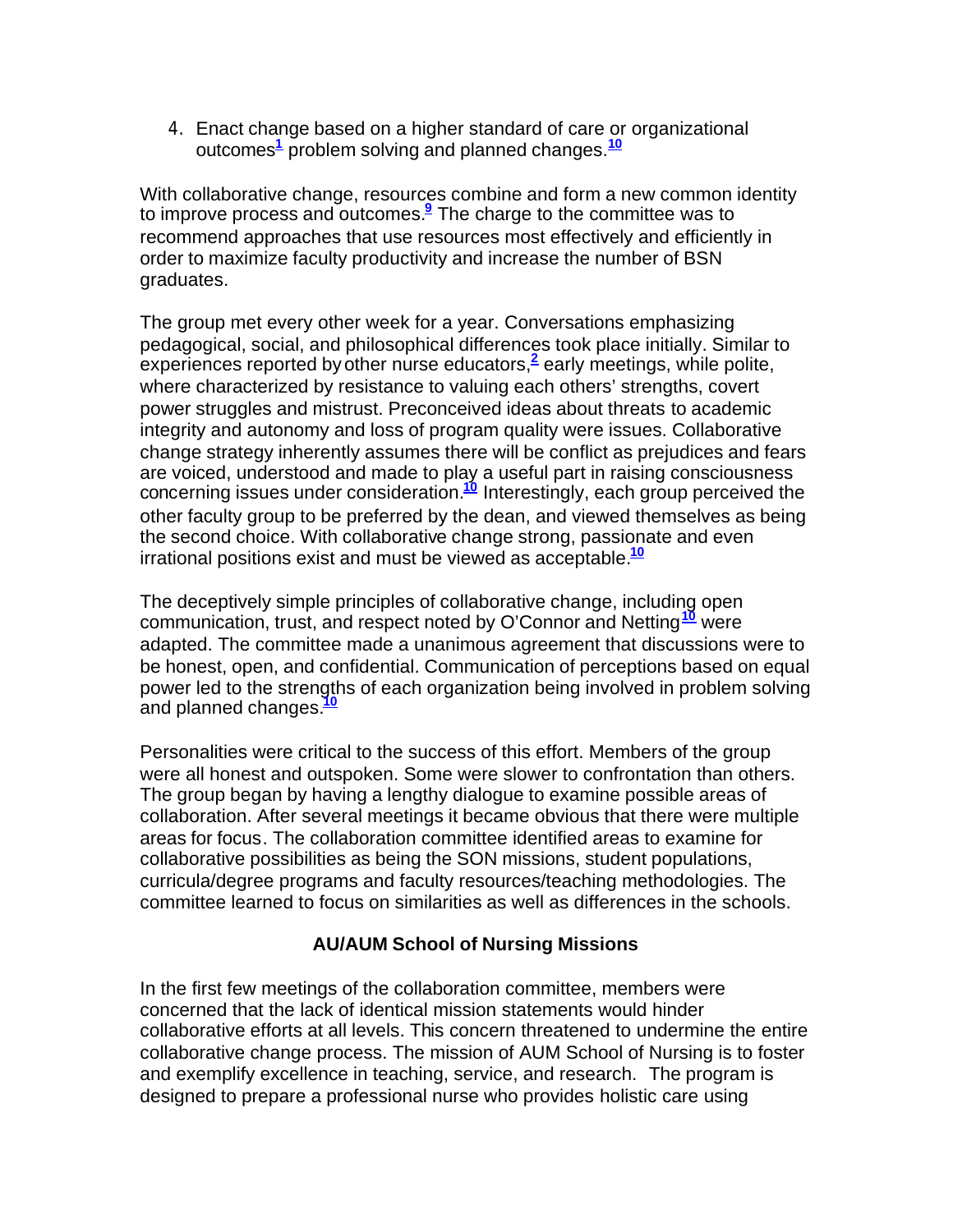interactive and nursing processes with individuals, families, and communities in diverse environments. The mission of AUSON is to prepare graduates of varied backgrounds, talents, and aspirations to provide health services for diverse populations in multiple settings in a dynamic health care environment. AUSON provides leadership in education, research and outreach for the state of Alabama with an emphasis on rural community health care.

Each SON had parts of their respective missions that faculty held near and dear. Specifically, AUM faculty embraced the concept of holism while the AU faculty believed the rural slant in the AUSON mission was critical. Neither group was willing to compromise these specific areas of the mission. It was at this time that development of the Shared/Interdependent/Independent Collaboration (S.I.I.C.) model began. The committee agreed to focus on the parts of the missions that are identical: for example the emphases on teaching, service and research. There were certain aspects of the missions that were similar. AUSON's mission speaks of diverse populations and rural community based health care while AUMSON's mentions families, individuals and communities in diverse environments, but clearly both missions express a commitment to a diversity of individuals, families, and communities. Further the committee agreed to live with the parts of the mission statement that were different. Figure 1 depicts the S.I.I.C. model, the inner circle representing where there is shared agreement, the middle circle where there is interdependence and the outer circle illustrates the uniqueness or independent aspects of each SON.

### **Student Populations**

AUSON draws students primarily from Alabama and the surrounding southern states of Georgia, Florida and Tennessee. The typical AUSON student is Caucasian, single, female, from a middle to upper-middle class background, academically well-qualified (average GPA of 3.5) and seeking the first college degree. Most AUSON students are assisted financially by their parents, and have no dependents. Those who work hold part-time jobs for extra expenses or nursing experience. The SON student body at AUM is predominately from Montgomery or the nearby areas and tends to be more diverse, with more males and minorities. Many AUMSON students have either previous college experience or a college degree and are older than the typical college student. Most either work full-time, have families or both. Their average GPA upon admission to the SON is 2.9.

At first, lengthy discussions about how different the two student bodies were slowed the committee progress down. The concern articulated was that such divergent student populations served by the two Schools would make meaningful collaboration difficult. Faculty believed that a teaching approach that would work for one group of students would not be appropriate for another. Once again the collaboration committee began to focus on what was shared by the two student populations, i.e. their motivation and determination to becoming a professional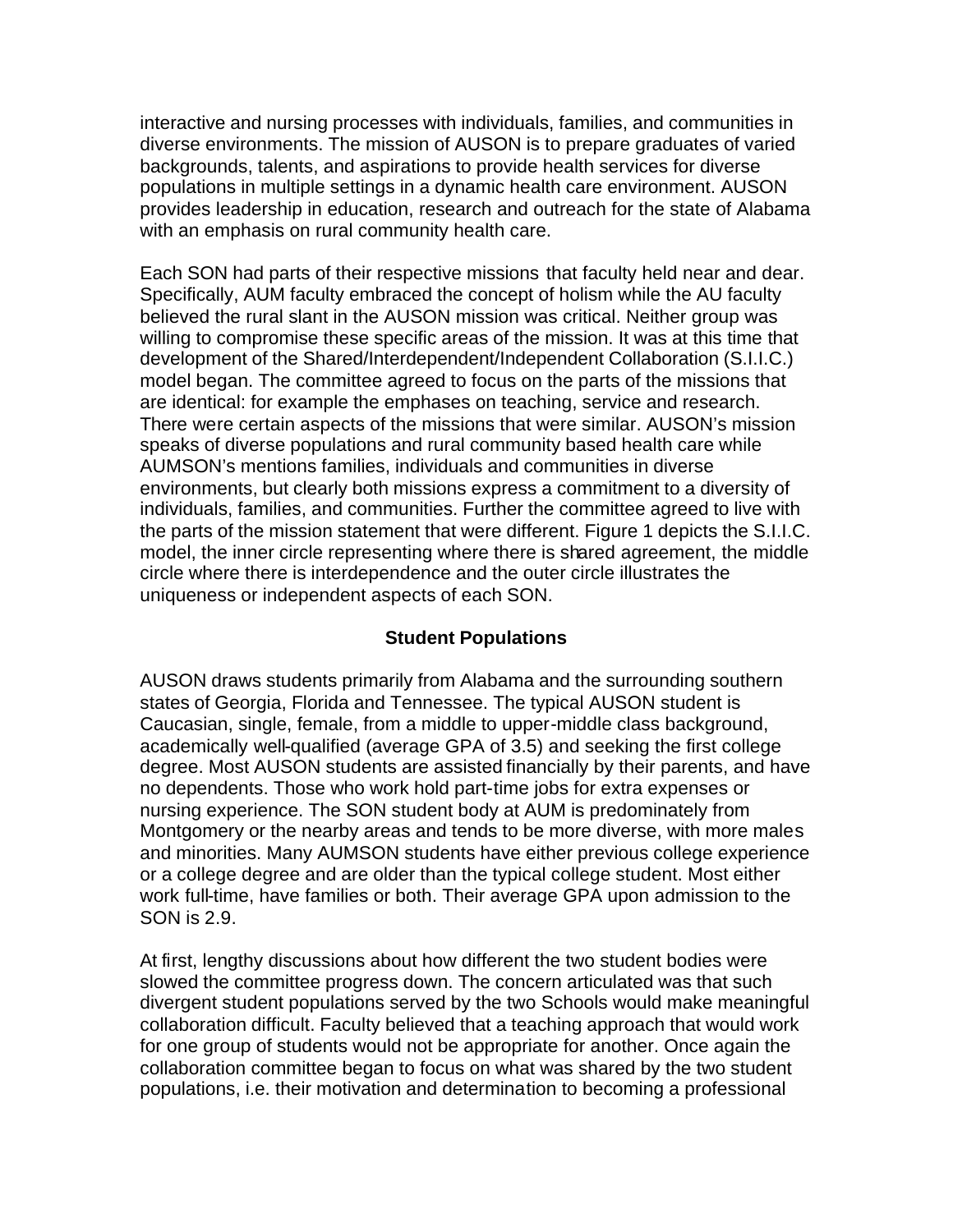nurse, rather than the differences. Once this common denominator was recognized, progress was made. The student populations circle of the S.I.I.C. model depicts the conceptualization of student population terms of shared , interdependent , and independent based on traits of the student population.

#### **Curricula/Degree Programs**

At the time that the collaboration committee started meeting, there were three curriculum tracks. The traditional baccalaureate curriculum was offered completely separately on both campuses, a registered nurse (RN) mobility program called the Educational Advancement for Registered Nurses (EARN) program enrolled students on both campuses but did have some shared teaching. The Accelerated Nursing Degree (AND) curriculum (an accelerated baccalaureate of science in nursing program for students with bachelor's degrees in other fields) was offered on the AUSON campus. All parties involved agreed that to accomplish the charge of increasing enrollment and maximizing faculty productivity, a common traditional curriculum was critical. AUSON had recently undergone a major curriculum revision and implemented a community based curriculum with certain concepts integrated. This curriculum is described elsewhere,**<sup>11</sup>** The collaboration committee agreed that there is no one answer to construct the perfect change,**<sup>10</sup>** or in this case the 'perfect collaborative curriculum'. Therefore after lengthy discussions, the committee agreed to adopt the AUSON curriculum with minor refinements and changes. Once a common curriculum was in place, teaching strategies aimed at meeting the needs of both student populations and efficient use of faculty resources could be explored.

Major curriculum issues revolved around the EARN program and the Accelerated Nursing Degree AND program. The AUSON campus had not identified any specific faculty member to coordinate the EARN program on the AU campus, and low enrollment in the program was an ongoing problem. AUSON faculty valued their obligation to the local hospital to maintain a RN mobility program. AUMSON had an established director of the EARN program, many of the courses on-line and a good enrollment. A major collaborative agreement was made when the committee decided to house the EARN program exclusively on the AUM campus, with the caveat that AUSON faculty would continue to be involved in the EARN program and the special consideration would be given to the needs of nurses from the AUSON local medical center desiring to enter the EARN program. It was agreed that the AND program would continue to be offered exclusively on the AUSON campus. Because of the non-traditional nature of AUM's student body, a part time track was developed for students who needed an extra year to complete the curriculum.

Shortly after the collaboration committee completed its work; another group was formed, comprised of faculty from both campuses. This group began a needs assessment for a new joint AU/AUM master's of science in nursing program. A master's program was a long held goal for both schools. The process of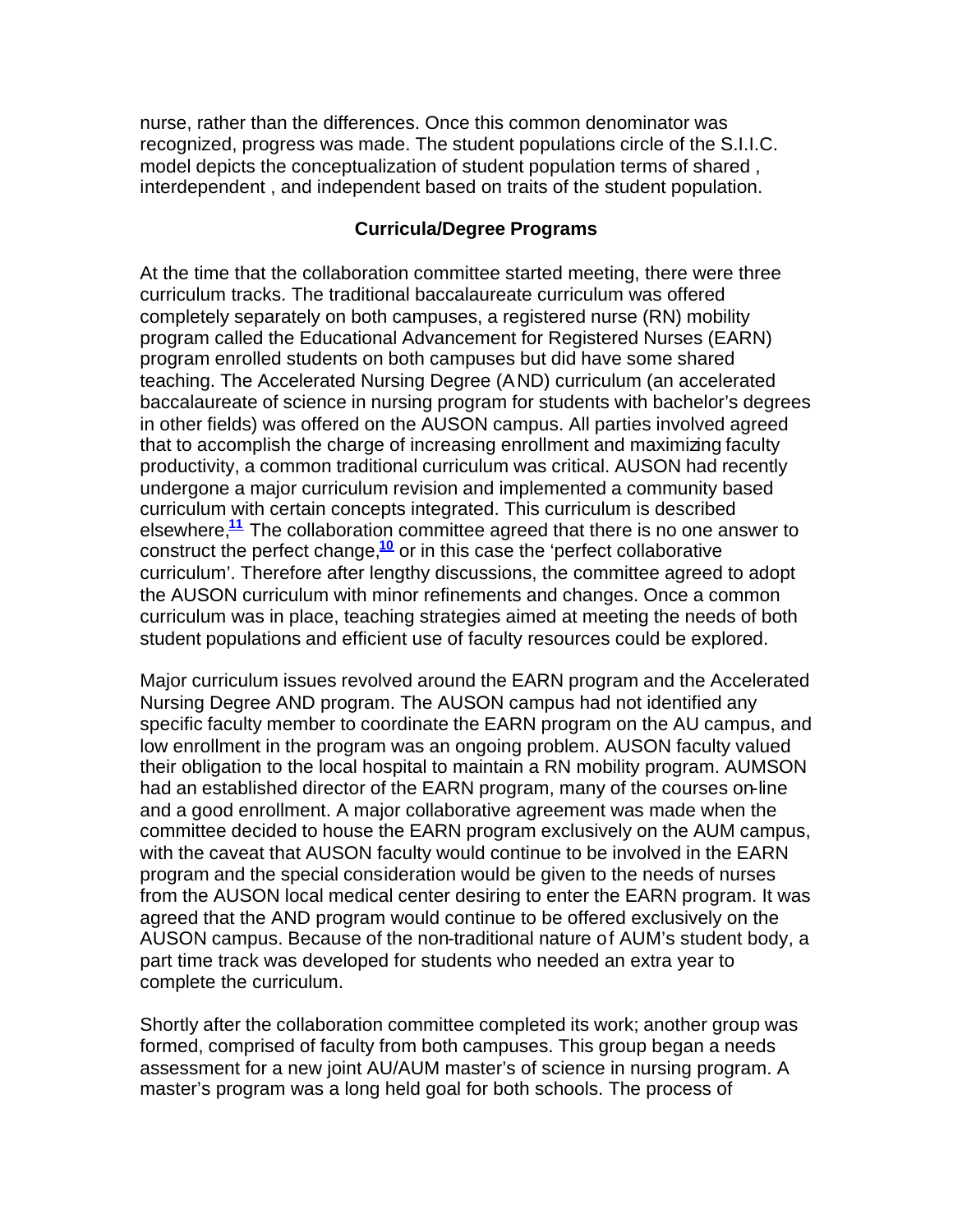developing and implementing the MSN program is beyond the scope of this paper. However, member of the collaboration committee believes that its work made the successful development of the MSN program possible. The curriculum circle of the S.I.I.C. model depicts the conceptualization of curricula and programs in terms of shared (MSN), interdependent (traditional), and independent (EARN, AND).

#### **Teaching Strategies/Faculty Resources**

Change is pointless unless it improves the work or the work place.**<sup>12</sup>** Likewise, the collaboration committee believed that in this era of limited faculty resources, collaboration was pointless if faculty resources where not maximized and student enrollment increased. Combined, the Schools of Nursing have 25 faculty lines, and at any given point in time, both campuses may have at least one vacant line, a common problem in nursing education. Nursing faculty are held to the same standards of research as other disciplines and when combined with an intense teaching load it is difficult to retain nurse faculty, similar to the experiences of other nurse educators.**<sup>13</sup>** Therefore teaching strategies that maximized faculty resources are critical.

After much discussion, the collaboration committee made several recommendations related to teaching strategies that have been acted upon to address limited faculty resources. They included:

- 1. Use internet videoconferencing technology so that one faculty member could teach certain theory courses, such as pharmacology, to traditional students on both campuses at the same time.
- 2. Assign one person to teach selected theory courses such as research and leadership on both campuses. With this approach, one person would be teaching two sections of the same course rather than two people preparing for and teaching the course.
- 3. Use web-enhanced teaching methodologies when appropriate in all curricula.
- 4. Implement cross-campus team teaching in the specialty clinical courses as appropriate.

For example, one year the AU faculty taught critical care concepts on the AUM campus and the AUM faculty taught community health concepts on both campuses, due to a lack of a person specifically educated in each specialty on both campuses. For several years, the AU psychiatric/ mental health faculty member has taught on both campuses. The teaching strategies/faculty resources circle of the S.I.I.C. model depicts the shared (one faculty teaching a course on both campuses whether through technology or live), interdependent (internet videoconferencing, cross-campus clinical specialty teaching) and independent teaching strategies(clinical teaching, traditional classroom approach).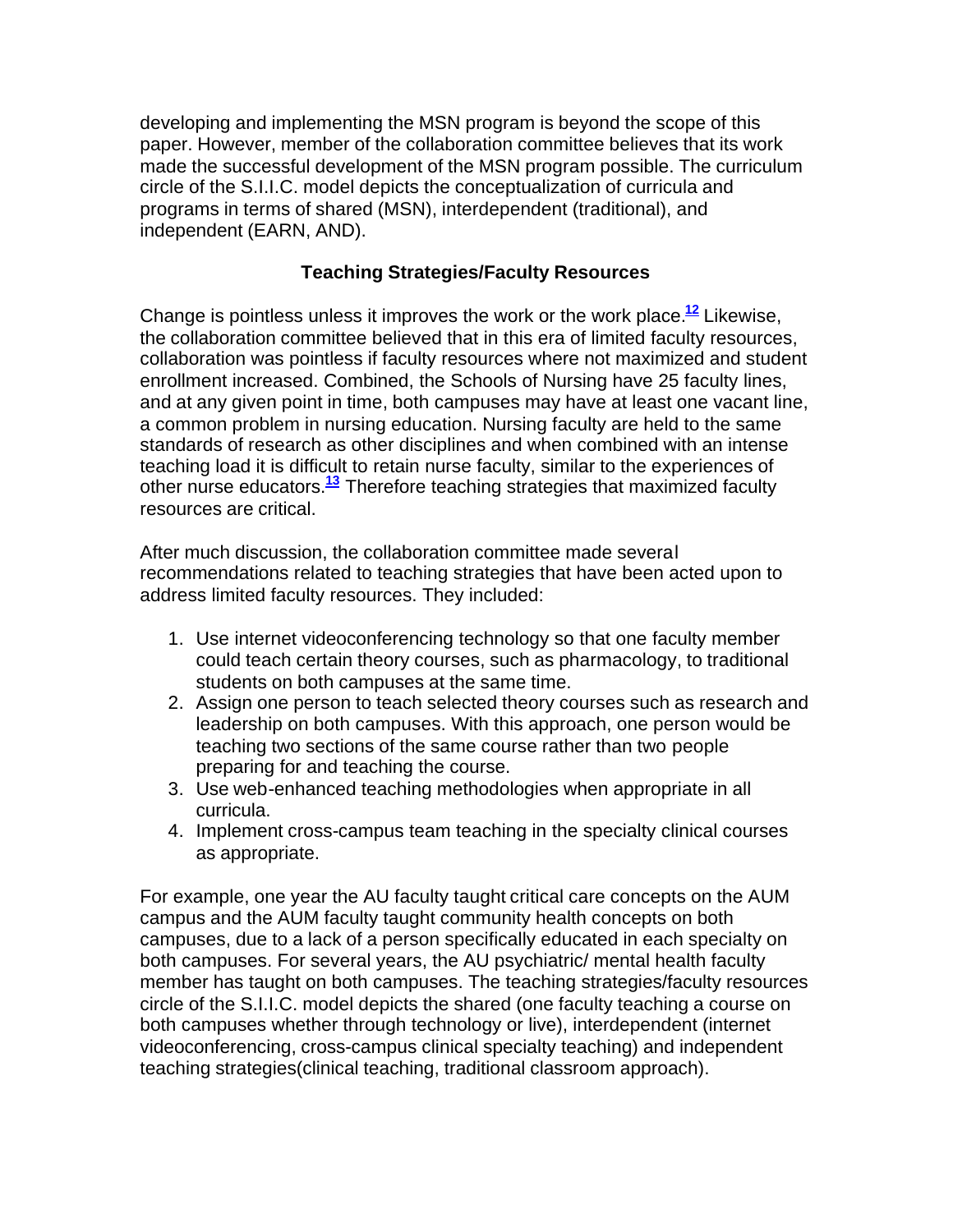With these strategies (and others such as the implementation of a clinical instructor track line) in place, the teaching loads of tenured and tenure track faculty have decreased and scholarly productivity has increased. Further, combined enrollment has increased from 120 to 160, with plans to increase to 200 in the near future.

#### **Going Forward**

The AU/AUM Schools of Nursing S.I.I.C. model continues to evolve. The first class of MSN students was admitted August of 2006. The new M.S.N. director was the first faculty member hired in a joint appointment to both Schools of Nursing. The Schools of Nursing are engaging in a 5 year strategic planning process. The S.I.I.C. model of collaboration illustrates that collaborative change is a multidimensional, hopeful and unique process. While progress has not been without struggles, problems have been embraced as opportunities to strengthen both schools of nursing. It has become evident that more can be accomplished as a team than as a single school.

#### **Conclusion**

We are providing this model and the discussion of our S.I.I.C. model in an effort to assist other nursing faculties with strategies for collaboration. Our two nursing school overcame tremendous barriers in order to best utilize the faculties on each campus. We have been able to put aside philosophical and pedagogical differences in order to work together to increase enrollment in our nursing schools. In an era when nurses are in demand, we believe the S. I. I.C. model will assist in other in innovative collaboration.

#### **References**

- 1. Kinnaman, M. L., Bleich, M. R. (2004). Aligning resources to create and sustain partnerships. *Journal of Professional Nursing, 20* (5), 310-322.
- 2. Rolince, P., Giesser, N., Greg, J., Knittel, K., Mahowald, J. F., McAloney-Madden, L., and Schloss, R. A. (2001). A regional collaboration for educational and career mobility: The nursing education mobility action group. *Nursing and Health Care Perspective, 22* (12), 73-83.
- 3. National League for Nursing. (1993). A vision for nursing education. New York: Author.
- 4. American Association of Colleges of Nursing. (1998). Position statement: Educational mobility. *Journal of Professional Nursing, 14,* 314-316.
- 5. Pew Health Professions Commission. (1995). Critical Challenges: Revitalizing the health professions for the twenty-first century. *UCSF Center for the Health Professions, San Francisco.*
- 6. Beattie, J., Cheek, J., and Gibson, T. (1996). The politics of collaboration as viewed through the lens of a collaborative nursing research project. *Journal of Advanced Nursing, 24*, 682-687.